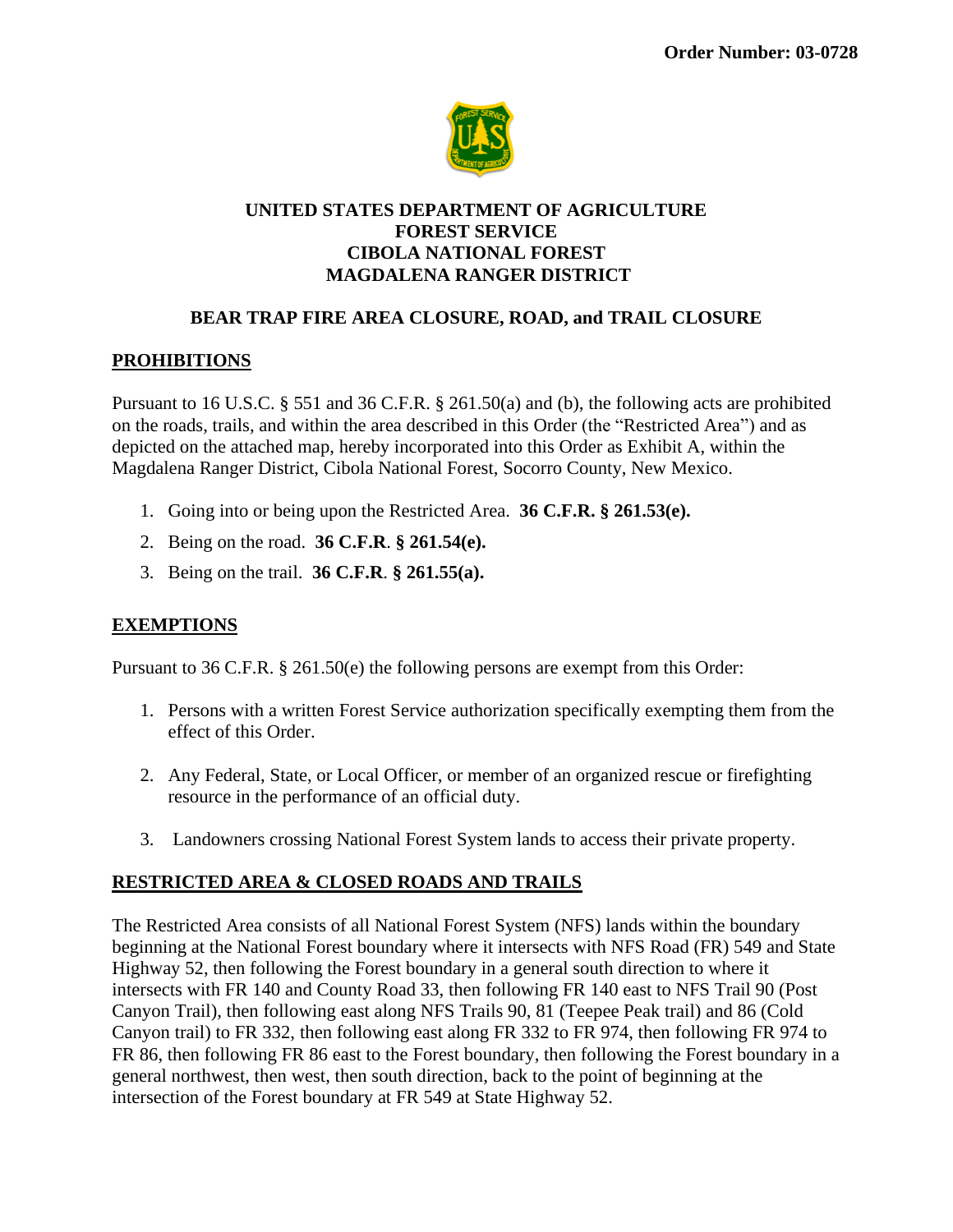The following NFS Roads that access the Restricted Area are closed to through traffic:

- **1) Forest Road 549 located at the North and South Forest Boundaries**
- **2) Forest Road 476 at Forest Boundary**
- **3) Forest Road 478 entire road**
- **4) Forest Road 140 entire road**
- **5) Forest Road 332 entire road**
- **6) Forest Road 947 entire road**
- **7) Forest Road 86 entire road**
- **8) Forest Road 378 at Forest Boundary**
- **9) Forest Road 330 at Forest Boundary**
- **10) Forest Road 52 at Forest Boundary**

The following NFS Trails are closed:

- **1. Trail 28**
- **2. Trail 63**
- **3. Trail 64**
- **4. Trail 65**
- **5. Trail 31**
- **6. Trail 36**
- **7. Trail 37**
- **8. Trail 38**
- **9. Trail 43**
- **10. Trail 81**
- **11. Trail 86**
- **12. Trail 90**
- **13. Trail 91**
- **14. Trail 92**
- **15. Trail 369**

#### **PURPOSE**

The purpose of this Order is to protect public from wildfire and post wildfire hazards and provide for firefighter safety during wildland fire suppression and emergency operations on the Bear Trap Fire.

## **IMPLEMENTATION**

- 1. This Order will be effective on Thursday, May 19, 2022, at 12:00 p.m., and shall remain in effect until September 1, 2022, or until rescinded, whichever occurs first.
- 2. A map identifying the Restricted Area and Road and Trail closures is attached and made part of this Order as Exhibit A.
- 3. Any violation of the prohibitions in this Order is punishable as a Class B misdemeanor by a fine of not more than \$5,000.00 for individuals and \$10,000.00 for organizations, or by imprisonment for not more than six (6) months, or both (*see* 16 U.S.C. § 551, 18 U.S.C. § 3571(b)(6), 18 U.S.C. § 3581(b)(7)).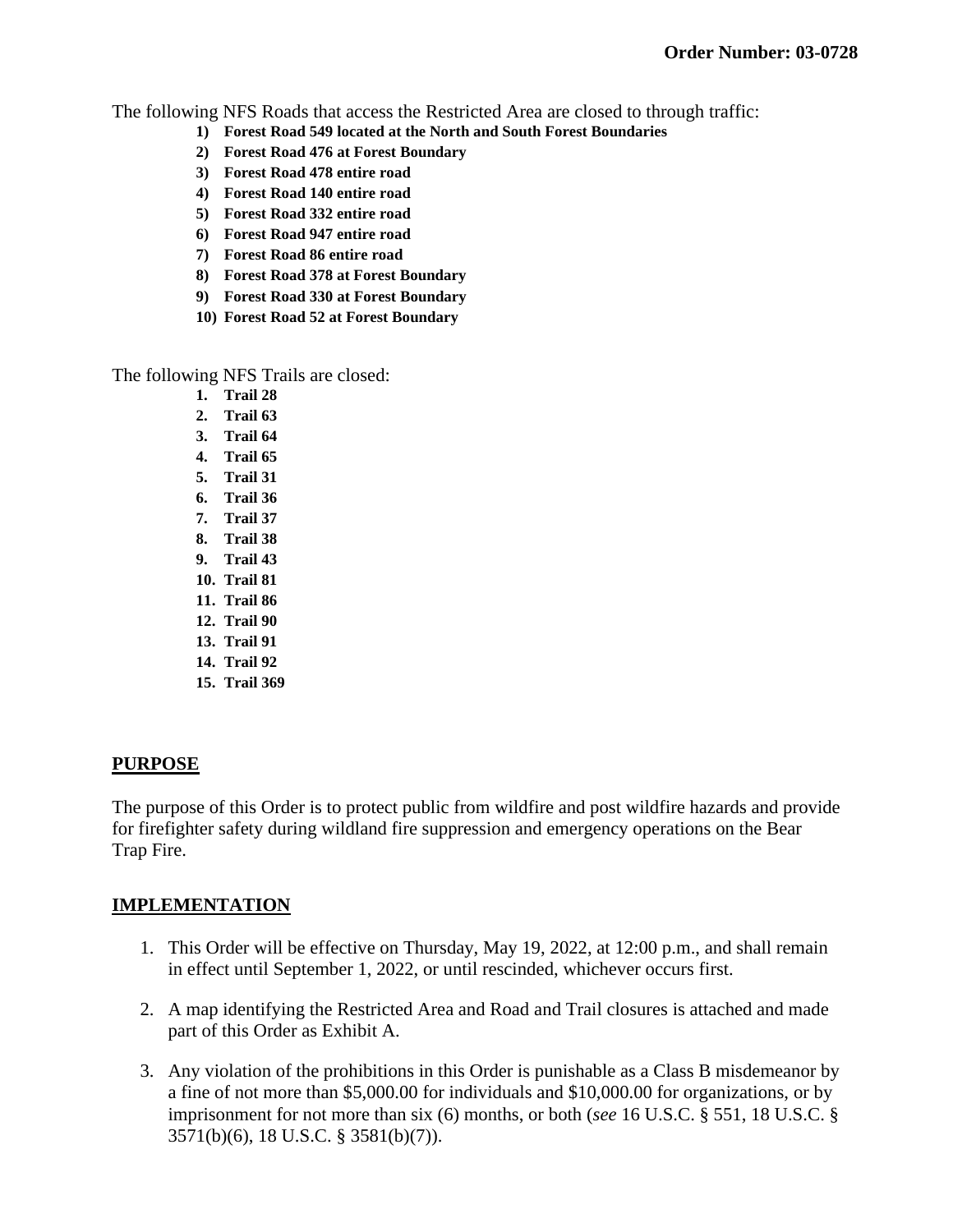- 4. Further information regarding this Order may be obtained at the Cibola National Forest Supervisors Office, 2113 Osuna Road NE, Albuquerque, NM 87113, Phone # (505) 346- 3900, or the Magdalena Ranger District, 203 1st St. P.O. Box 45, Magdalena NM 87825, Phone # (575) 854-2281.
- 5. This Order supersedes Order No. 03-0726.

Done at Albuquerque, New Mexico this 19<sup>th</sup> day of May, 2022.

HATTENBACH Date: 2022.0 **STEVEN** 

Digitally signed by STEVEN HATTENBACH Date: 2022.05.19 13:34:26 -06'00'

**STEVE HATTENBACH** Forest Supervisor Cibola National Forest